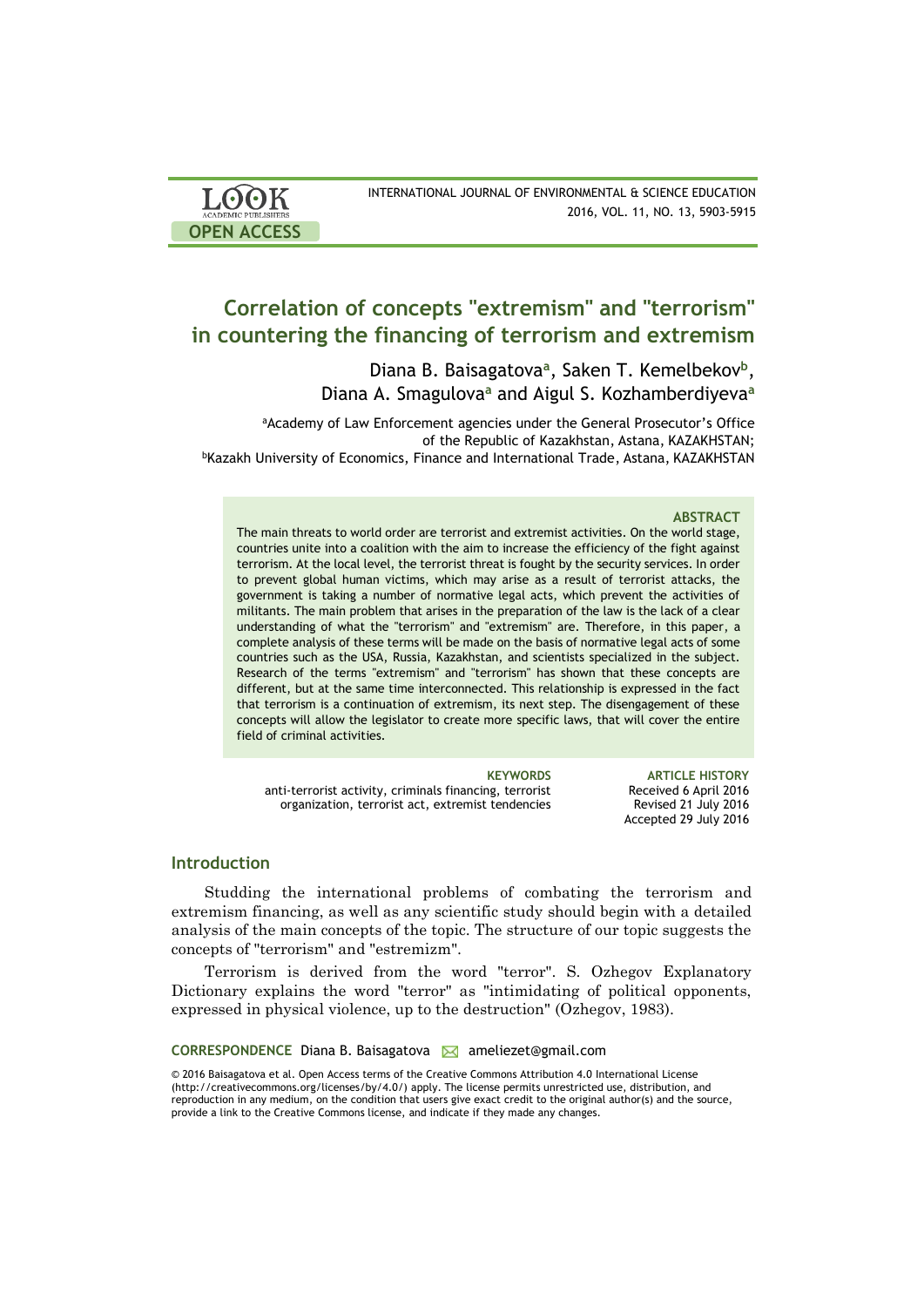V. Dal Dictionary gives the following explanation: intimidation, intimidating by the death penalty, murder, and all the horrors of Fury (Dal, 1882).

However, the words "terror" and "terrorist" in origin are not native in Russian; they came from France.

Pavlenkova O.N., who explored the evolution of the etymological meaning of the word "terrorism», writes: "We know that the modern meaning of the words" terror "and" Terrorism "dates back to a particular moment in history –« La Terror », herewith, the period of the reign of Robespierre in 1793-1794 (Pavlenkova, 2009). The term «terrorism» is derived from the French word «terrorisme», which is related to the Latin words «terrere» (intimidate) and «deterrere» (to be afraid). In 1795, the word «terrorisme» was first used to characterize the actions of the Jacobin Society, which came to power in post-revolutionary France. This was the so-called "Board of Terror» («Reign of Terror»). The acts, committed by the Jacobins and then described as a «terrorisme», include a description of arrests and executions of the opponents, considered as a means against possible protests and discontent with the regime in the society. Then came the term «terrorists», originally denoted the supporters of such a policy in the Convention. "Terror – according to the Robespierre – is nothing more than justice, cruel adequacy, the inevitability of retribution. It is the embodiment of virtue. "Over time, this aura of sublimity melted away: the combination of «enfant terrible» in the late XIX century, has had nothing to do with the word "Terrore", and it was only synonymous with the word "monkey". Meanwhile «terrore» carried a meaning of the strong fear, but was not linked to a particular social force" (Pavlenkova, 2009; Sopova, 2003).

Thus, from the beginning of the word "terrorism" was associated with the methods of political intimidation. There are various definitions of terrorism in the legal literature. Here are some of them.

Terrorism – the systematic use of intimidation, especially as a means of coercion (Kolosov & Krivchikovz, 1996; Tatarinova, Shakirov & Tatarinov, 2016).

Terrorism – complex of violent actions, carried out by the organization to create an environment of insecurity or to commit the government coup (ICJ Reports, 1996).

In our view, the definition of the term "terrorism" in a fully volume is disclosed in the modern dictionary of main terms and concepts in the field of fighting the international terrorism and other manifestations of extremism, which states that terrorism as a complex socio-political and criminal phenomenon, caused by internal and external contradictions of social development in different countries.

Terrorism is a multifaceted threat to the vital interests of individuals, society and the state, one of the most dangerous kinds of political extremism in the global and regional scales (Lepeshkov, 2010; Zavotpaev, 2005; Shanghai Convention, 2001).

In its social and political nature terrorism is a systematic, socially or politically motivated, ideologically informed use of violence or threats of such, whereby through the intimidation of natural persons the control of their behavior is carried in a positive way for terrorists and the pursued terrorists objectives are achieved (ICJ Reports, 1996; Sopova, 2003; The Interparliamentary Assembly of CIS Members, 2009). Terrorism involves several interconnected elements: the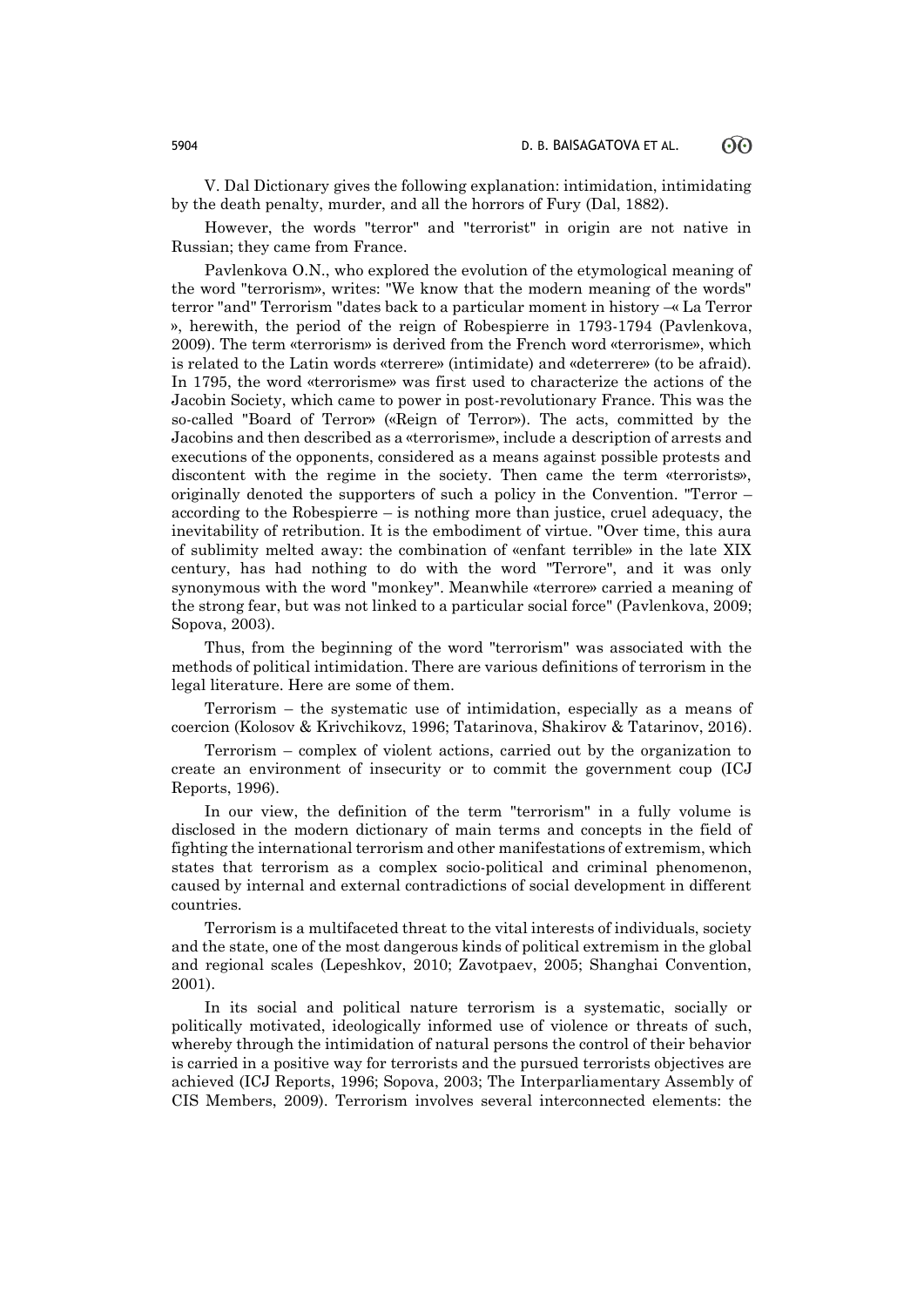ideology of terrorism (the theory, the concept of ideological and political platforms); terrorist organizations (international and national terrorist organizations, extremist right-wing and left-wing, nationalist, religious and other public organizations, the structure of organized crime, etc.), as well as the actual practice of the terrorist (terrorist activity).

As a criminal phenomenon the terrorism is illegal criminal act, committed for the purpose of public safety contravention, influencing decision-making authority, intimidate the population. It is manifested in the form of violence or threat of violence against the natural or legal persons; destruction (damage) or the threat of destruction (damage) of the property and other material objects, endanger people's lives; causing significant property damage or approach of other socially dangerous consequences; encroachment on life of a state or public figure, committed to stop his state or other political activity or out of revenge for such activity; attack on a representative of a foreign state or an employee of an international organization, which are having the use of international protection, as well as on the office or transport of persons, which are having the use of international protection; other acts falling under the concept of terrorism in accordance with national legislation, as well as other generally recognized international legal instruments aimed at fighting the terrorism (Sopova, 2003; Shanghai Convention, 2001; The Interparliamentary Assembly of CIS Members, 2009).

### **Aim of the Study**

The aim of this study was to reveal the concepts of "terrorism" and "extremism".

# **Research questions**

The overarching research question of this study was as follows:

What is the difference between terrorism and extremism?

### **Method**

As a methodological basis of the study the scientific works on philosophy, sociology, psychology, economics and general theory of law are used. There are used methods of logic and system analysis, historical, legal and comparative legal analysis of the main provisions of laws in the study, as well as the linguistic analysis.

As information sources, we used the laws and other regulations: the laws of the Republic of Kazakhstan, the UN General Assembly resolutions, CIS acts of regulation.

## **Data, Analysis, and Results**

To give a clear definition of the term terrorism is quite difficult, especially because this concept very often has different meanings: terrorism got "politicized", or vice versa, was assessed as an ordinary criminal offense.

In the present conditions we are faced with different kinds of terrorism (individual and collective, national and international, nationalist, religious, social, bomb, nuclear, information, technology, computer (or as it is often called – "cyber-terrorism"), as well as various manifestations of terrorist activities (fighting the tyranny, diversion, extremism, separatism and others). In addition,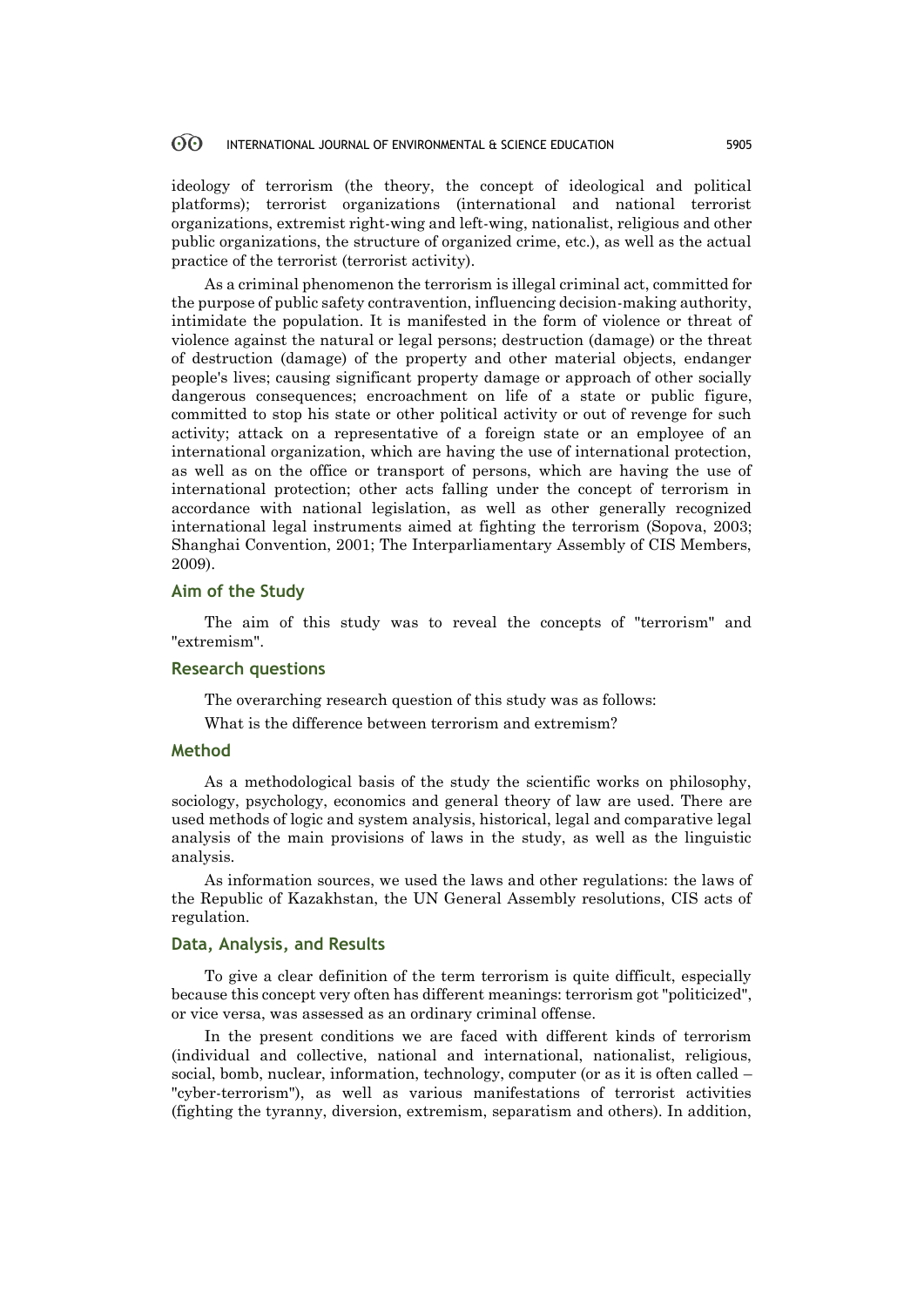each of these varieties, each of the terrorism manifestations has certain, inherent only to them features (Lepeshkov, 2010).

The first attempt to reveal the content of the studied concept was made at the III International Conference on the Standardization of criminal law, held in 1930 in Brussels. In the presented for consideration and adopted by the Conference resolution the term terrorism was proposed to be understood as "the intentional use of agents capable of creating a common danger ... if the accused commits the acts that threat the life, physical integrity, human health, or acts that threat to destroy the valuable benefits, namely:

a) Deliberate arson, explosion, flooding, asphyxiating or lethal substances spreading. Destruction and damage of the signals, lights, structures or devices intended for firefighting and rescue;

b) unauthorized break of normal work of transport, means of communication, railways, telegraph, telephone, mail, vandalism of the hydraulic equipment, lighting, heating and motive power of public use or purpose;

c) The desecration, damage or poisoning of drinking water or power agents, agents of daily necessities, provocation or spreading of infectious diseases, epidemics and epizootic or plant diseases that are crucial for agriculture and forestry".

The League of Nations put this definition to the basis of the "Convention for the Prevention and Punishment Terrorism" in 1937.

According to the Convention, by acts of terrorism should be understood the "criminal acts, committed against another state or population of any state in order to cause fear among the individual persons of the population."

But soon after the formation in November 1937 in the League Council of the Committee for the development of an international convention to combat terrorism, as an act of terrorism has been defined any deliberate actions, aimed to murder the Head of a state; destruction or damage of the public property or transport; actions endangering human life (Zavotpaev, 2005).

"Terrorism" according to the Shanghai Convention on Combating Terrorism, Separatism and Extremism of June 15, 2001, is defined as:

a) An act, which is recognized as a crime in the contract, provided by the Convention;

b) Any other act, intended to provoke the death of a civilian or any other person, which is not taking an active part in the hostilities in a situation of armed conflict, or to cause grievous body harm and cause significant damage to any material object, as well as organization or planning of such an act, complicity in its commission, instigation, when the purpose of such act by its nature or context is to intimidate a population, to violate public security or to compel the authorities or an international organization to commit any act or to abstain from doing it. They are criminally prosecuted in accordance with the national legislation of the Parties (Shanghai Convention, 2001).

Model Law "On Counteracting Terrorism", adopted at the thirty-third plenary session of the Interparliamentary Assembly of CIS member states on 3 December 2009 №33-18 defines terrorism as an ideology of violence and the impact on the practice of decision-making by the government bodies, local authorities or international organizations related to the intimidation of the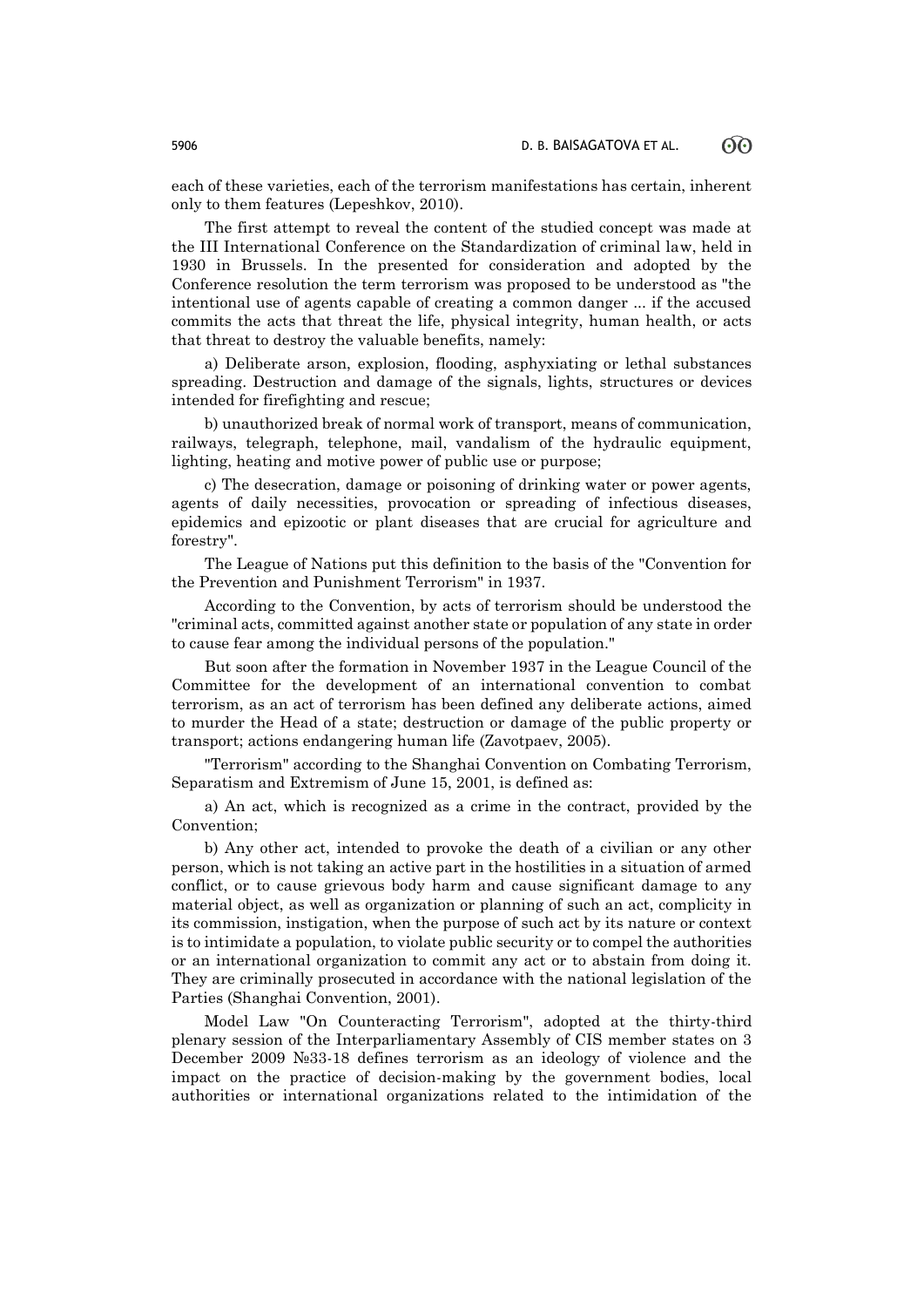population and (or) other forms of illegal acts of violence (The Interparliamentary Assembly of CIS Members, 2009).

Law of the Republic of Kazakhstan on July 13, 1999 № 416 "On counteracting terrorism" also gives a definition of this phenomenon: "Terrorism is the ideology of violence and the practice of decision-making by the state bodies, local governments or international organizations by the commission or threat of violence and (or) other criminal acts, related to the intimidation of the population and to cause damage to the person, society and state " (Parliament of the RK, 2010).

In our opinion, the Kazakh legislator managed to concisely explain in the laconically form the basic essence of terrorism, wherein to take into account all of its attributes, which were reflected in the Shanghai Convention on Combating Terrorism, Separatism and Extremism, adapting them in relation to a particular state. However, the inclusion in this definition of the phrase "the ideology of violence", is superfluous here due to the following below.

The definitions shown above occur mixture of very different concepts: ideology and terrorism.

For example, Ozhegov S.I. dictionary: 1. The idea – the thought, intention, plan; 2. The idea – the main thought, the plan, which determines the content of anything. According to the Ephraim T.F. dictionary: 1. The idea – the concept, the belief, reflecting the reality in the human mind, expressing his attitude to it and is an important principle of world view. 2. The main thought, the plan, which determines the content of anything (Dal, 1882).

The term "ideology" has been proposed by the French scientist A.D. de Tracy in his work "Elements of ideology» (de Tracy, 1801), who seek to create the science: the general principles of the formation of ideas and the foundations of human knowledge about the rules of the development of ideas for policy and other spheres of public life, the methods of influence and impact of social transformation.

By the middle of the XIX century ideology is defined as a political phenomenon, a set of ideas and theories, which express the interests of large social groups and are aimed at preserving or changing of the existing social relations.

The concept of ideology has received a rebirth thanks to Marx K., according to whom ideology is a superstructure dependent on the basis (way of material production and the category structures), expressing the specific interests of a particular category of social class, which are issued as the interests of the whole society through false consciousness (Vasnetsova, 2014).

Thus, ideology represents itself as an abstracted thought, theory and is expressed in the form of certain concepts – ideas. And ideas, ideology can have both negative and positive direction.

Terrorism is a practical manifestation of criminal activity. For the terrorists the violence is not an end, but a means and method to achieve certain goals, which may be different.

Terrorism is a way to achieve the goal, which is presented in the form of an idea. Terrorist actions are not carried out for the approval of the ideology of violence, and are used as a method of influence on any political power, the power to compel them to certain actions, decisions.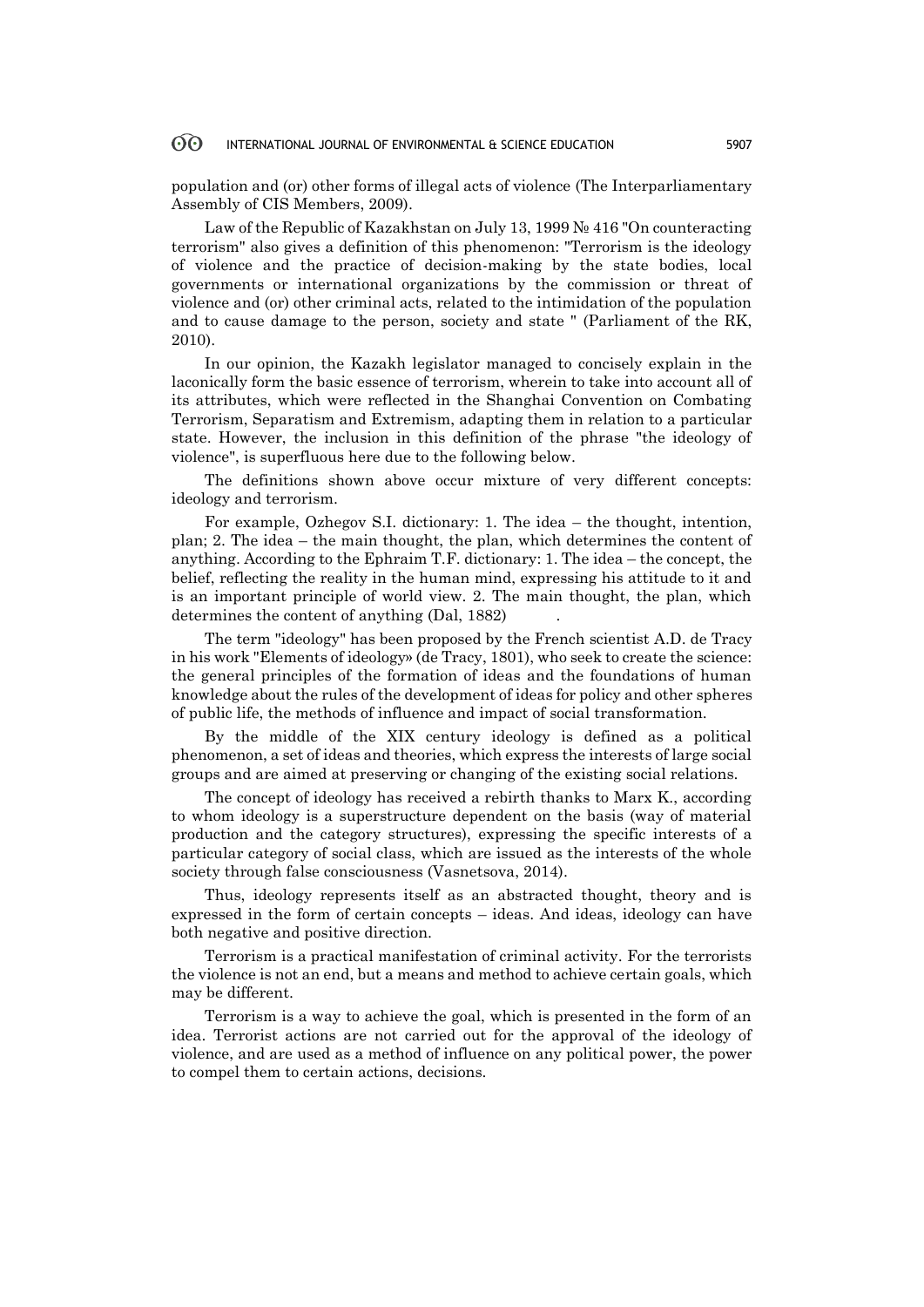Based on the mentioned above, we believe that the definition of the concept of terrorism, enshrined in the Law of the Republic of Kazakhstan on July 13, 1999 № 416 "On Combating Terrorism", delete the words "ideology of violence" and finally shall read as follows: "Terrorism is the practice of influence on decisionmaking by public bodies, local authorities or international organizations by the commission or threat of violence, and (or) other criminal acts related to the intimidation of the population and to cause damage to the person, society and the state".

The next main concept of our study – extremism.

Ozhegov S.I., Shvedova N.Y. Dictionaries define extremism as a commitment to extreme views and actions (usually political) (Ozhegov, 1983).

Meaning of the word "extremism" in the Ushakov dictionary: extremism, (from the Latin. Extremus – Extremely) – the tendency, adherence to extreme views and actions, the primarily in politics (Ushakov, 1940).

According to the study of Kornilov T.A., the term "extremism" begins to be used first in the statements of the theory of the state. From the middle of the XIX century the terms «extremism» and «extremist» began to be used first in England, where they were widely used in the political press. In the USA, these concepts emerged during the Civil War (1861-1865), when the hardline members of both warring parties of North and South called "extremists on both parts of the country». The concept of "extremism" in France went into circulation during the First World War (1914 - 1918) after a confrontation with each other for several decades the left-wing and the right-wing political forces " (Kornilov, 2011).

In despite of the fact that the supporters of extreme views and measures existed throughout the history of mankind, the term is widely received only in the first half of the XX century.

Sociology defines extremism as a "commitment to extreme views and actions, manifesting in an appropriate social behavior" (Kozlov, 2003).

Criminology suggests that criminal extremism is socially dangerous activities, which as expressed in crimes motivated by political, ideological, racial, ethnic or religious hatred or enmity, motivated by hatred or hostility toward a particular social group.

There are the following types of criminal extremism: political, ideological, ethnic, religious. Their differentiation is carried out by the nature of hatred or enmity (Artemov & Kleimenov, 2010).

International legal acts did not have a definition of "extremism" until 2001, although the term was used. For example, in the Resolution of the UN General Assembly on 09.12.1994 №49/60, which states that "... the General Assembly is deeply concerned by the fact that in many regions of the world are increasingly committed acts of terrorism, which are based on intolerance or extremism ..." (GA of UN, 1994).

The UN Security Council Resolution on 28.09.2001 №1373 (2001) also says: "The Security Council ... is deeply concerned that in the various regions of the world the acts of terrorism more likely to occur, motivated by intolerance or extremism ..." (Akhmetov, 2001).

The UN General Assembly Resolution on 22.12.2003 №58/174 determine extremism as a threat to the international rule of law (GA of UN, 2003).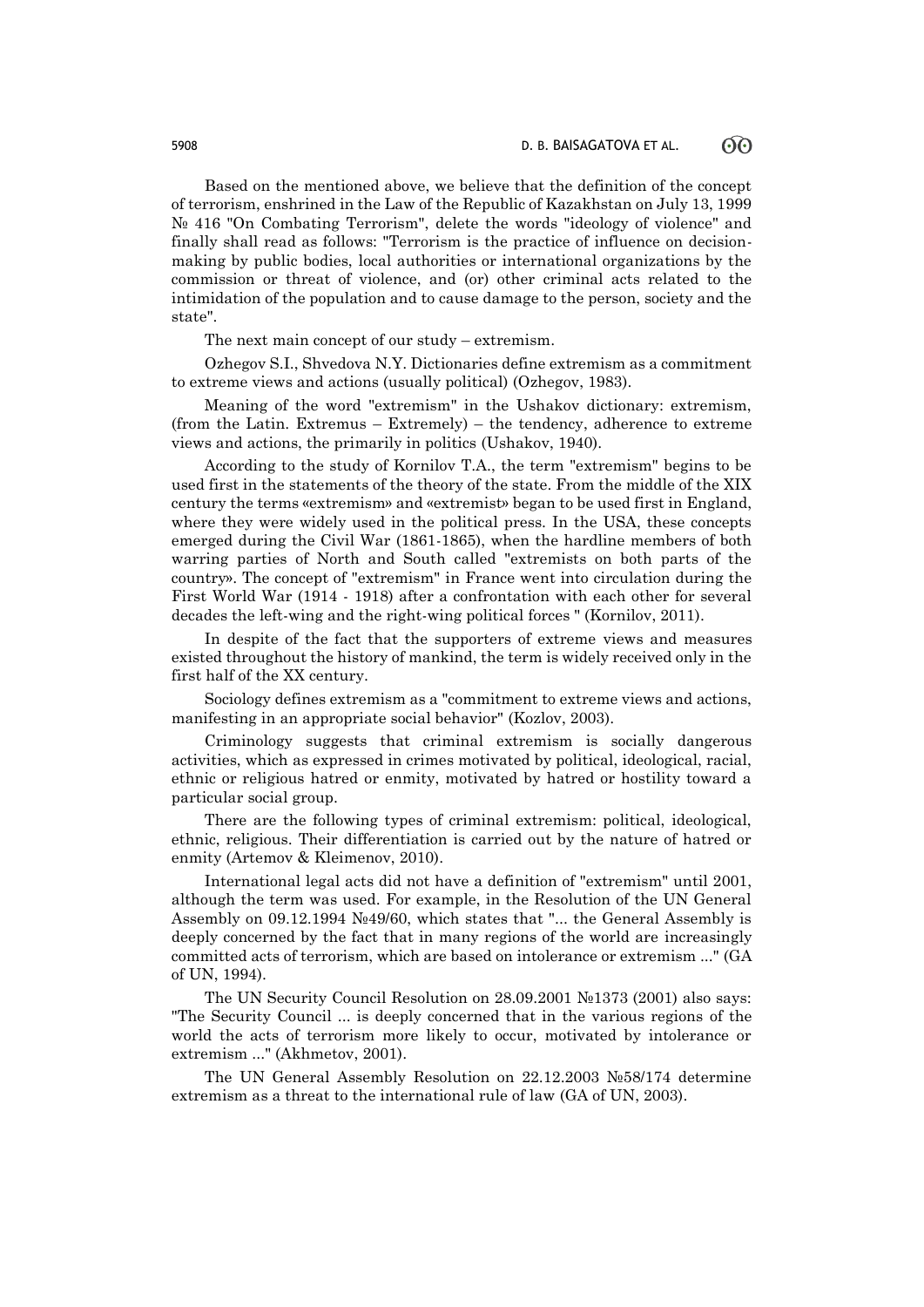In this document extremism is considered as the motif, and hence the driving force of terrorism.

Shanghai Convention on Combating Terrorism, Separatism and Extremism in June 15, 2001 for the first time gives the following definition of "extremism": Extremism is an act, aimed at the forcible seizure of power or forcible retention of power, as well as a violent change of the constitutional system of the state and a violent encroachment upon public security, including the organization of the above purposes of illegal armed formations and participation in them, and pursued under criminal law in accordance with the national legislation of the Parties (Shanghai Convention, 2001).

Model Law of CIS member states on combating extremism in Article 1 gives the definition of "extremism" as an assault on the foundations of the constitutional order and security of the state, as well as violations of the rights, freedoms and legitimate interests of man, citizen, carried out as a result of the denial of legal and (or) other generally accepted social behavior (The Interparliamentary Assembly of CIS members, 2009a).

The most complete, comprehensive definition of the phenomenon under discussion is given in the Law of the Republic of Kazakhstan "On Combating Extremism" on February 18, 2005 № 31-III LRK:

1) Extremism – organization and (or) the commission by:

Physical and (or) a legal person, association of individuals and (or) legal entities acting on behalf of organizations, duly recognized as extremist;

Physical and (or) a legal person, association of individuals and (or) legal person's actions, pursuing extremist following objectives:

1) violent change of the constitutional system, violation of the sovereignty of the Republic of Kazakhstan, the integrity, inviolability and inalienability of its territory, undermining national security and defense of the state, violent seizure of power or forcible retention of power, creation, governance and participation in illegal paramilitary organization of armed rebellion and participation therein , incitement of social class hatred (political extremism);

2) inciting of racial, ethnic and tribal hatred, including associated with violence or calls for violence (national extremism);

3) inciting of religious enmity or hatred, including associated with violence or calls for violence and the use of any religious practice, causing a threat of security, life, health or morals rights and freedoms of citizens (religious extremism) (Parliament of the RK, 2015).

The next stage of our analytical study of the concepts of "terrorism" and "extremism" is a comparison of them and, thus, finding the relation of these concepts. There are various statements on the issue in the literature. Let us consider some of them.

Between the terms "extremist" and "terrorist" a parallel distinction can be drawn only on the commission of a specific criminal offense, that is, until an extremist is an extremist, yet does not commit an act of terrorism and does not go into the more "significant" class in the category of terrorists. Extremist throughout the history of the development is a constant companion and the main terrorism: extremism is a mental attitude of a human to commit acts of terrorism.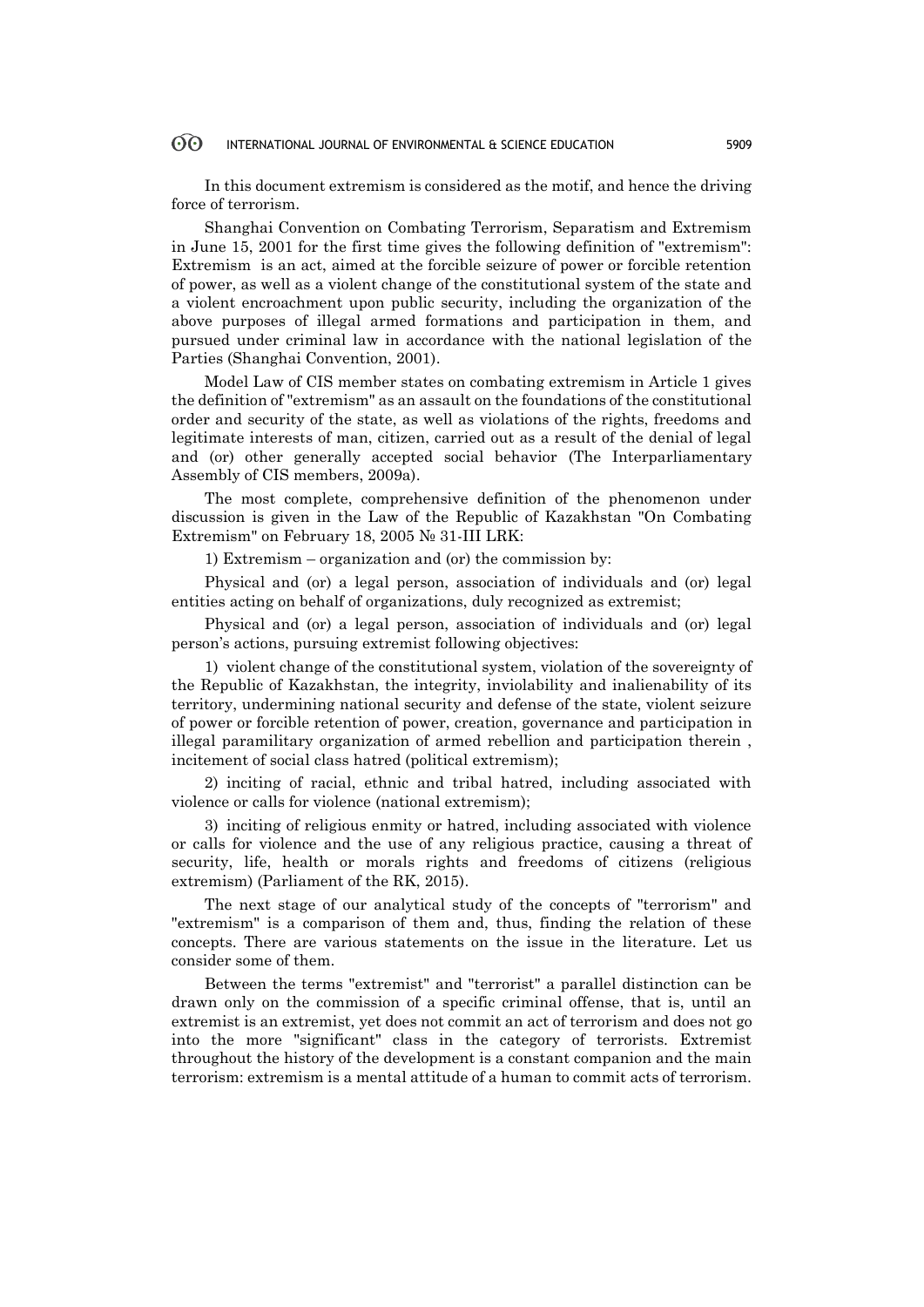Numerous facts of agitation and promoting terrorist and extremist ideas, production and distribution of materials, leaflets of certain content suggests that the CIS countries, including our country can become targets of international terrorism and extremism.

First of all, it should be noted that there is an opinion in the literature that extremism exposed to people from the wealthy strata of the population, and terrorism of the lower – poor. In this connection, the authors support the view at the lower danger of extremists compared with terrorists.

Extremist is the way, the route of which can be designated as "extremism – terrorism." Starting with extremism, the person moves toward terrorism and turns into a terrorist.

Avdeev Y.I., attempting delimitation of terrorism and other manifestations of extremism, consideres terrorism as a particular socio-political phenomenon, and extremism as a socio-political phenomenon, which is a collection of various extreme forms of political struggle. Thus, this approach to terrorism and extremism ratio can be described as the ratio of private and general, specific and generic (Avdeev, 2000).

Terrorism is also regarded as an extreme form of extremist activity, mainly realized in the political sphere and manifested in acts of violence that have the purpose of creating an atmosphere of tension in society and ensuring that terrorists favorable political decisions. This allows to conclude that the term extremism is much broader concept of terrorism and the acts are not always punishable (Artemov & Kleimenov, 2010).

In academic circles, there is a common understanding and clear common positions in the definition of extremism and terrorism, the ratio of these concepts, there is no fixed objective and subjective symptoms (Avdeev, 2000).

Extremist and terrorist manifestations are associated with exposure to the decisions of the authorities. Political extremism or commitment to extreme views and actions to a policy are more volumetric, a broader concept than political terrorism. Terrorism acts under certain conditions as one of the socially dangerous forms of extremism.

Political extremism and political terrorism are means to achieve political goals of radical groups seeking violent influence on the decisions, which re taken by the authorities.

The word comes from the Latin "extremus", which means "extreme." Achieving specific policy objectives is carried out by any means, including violent. Extremism as a complex political-legal phenomenon can have different content and focus depending on the purpose.

Indeed, the statement that extremism is a ground for terrorism is well substantiated, as it is reflected even in such international document as the Declaration on Measures to Eliminate International Terrorism, adopted be the Resolution 49/60 on December 9, 1994 at the 84th plenary meeting of the General Assembly UN.

In the preamble of the document it is said that the deep concern is expressed that the acts of terrorism are increasing in many regions of the world, which are based on intolerance or extremism (GA of UN, 1994).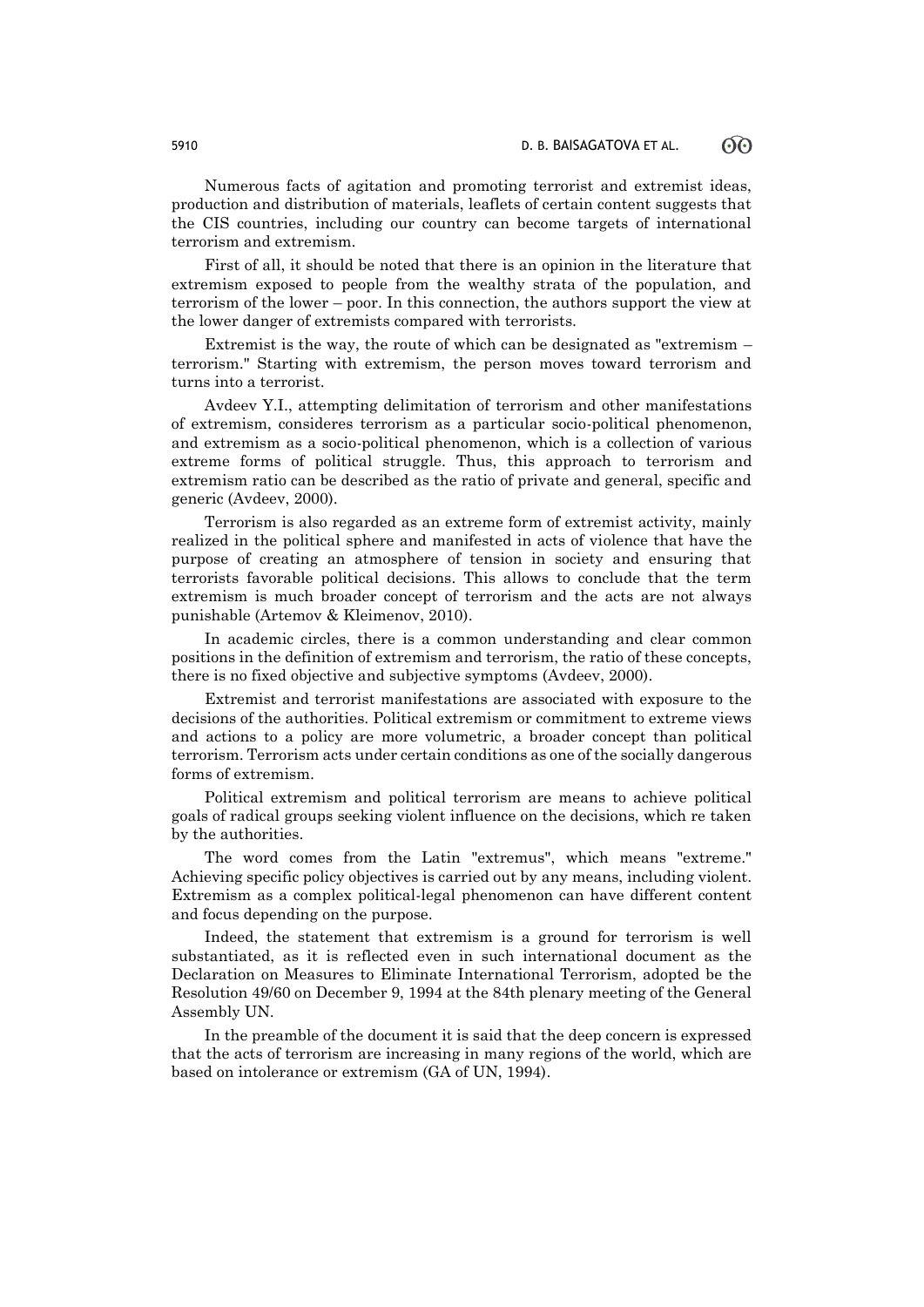The Military Encyclopedia stated that international terrorism is generally used by extremist organizations as a method of political struggle for exerting pressure on the various subjects of international activities primarily on the power of a state.

Sometimes the whole state commits acts of international terrorism or participate in them (or encouraging the extremists).

The international terrorism forms are the undeclared wars, assassinations, bombings of diplomatic representations and other objects, the taking of hostages, the destruction of the international transport systems, seizure of aircraft and ships, and others.

In order to combat international terrorism within the United Nations a number of agreements was adopted, including the International Convention "Against the Taking of Hostages" in 1979 and Montreal Convention "For the suppression of unlawful acts" against the Safety of Civil Aviation in 1971 and others.

At the regional level, cooperation in the fight against international terrorism is carried out in the frame of the OSCE, the CIS, the DAO and other organizations.

Extremism and terrorism are links of the same chain, where extremism is a preparatory "theory" and terrorism is the executive "practice". Extremism is commitment to extreme forms of resolving social conflicts, so it allows and justifies the need to use violent means, including terrorism and different manifestations (Zakaryaeva, 2013).

# **Discussion and Conclusion**

In the scientists' statements listed above common features are traced – these two concepts of "extremism" and "terrorism" are inseparable (Zakaryaeva, 2013).

If we talk about the sequence of occurrence of these phenomena in the society, it is obvious that extremism appeared first in the form of some very radical idea, which opposes to the recognized by the society, government of morality, foundations, and after that goes the terrorism.

Describing these phenomena from the perspective of the roles they perform, the extremism can be presented as the main driving idea, strength, purpose, and the terrorism in this tandem serves as a way, a means, a method for achieving this goal.

If we consider these phenomena in terms of their structure, extremism is the main internal content, while terrorism is the external manifestation of this phenomenon.

Rooted (unfortunately) in the sociological, political, legal field, these two concepts – terrorism and extremism became the basis for a number of derivatives of these definitions, such as a terrorist attack, terrorist activities, terrorist organization, terrorist group, etc.

Due to the fact that the definition began to be used in the legal acts of legislation of certain states and the international community, many of them have received normative interpretation.

For example, as we have noted, there is no clear definition of many main concepts of the studied subject in the documents of the UN. However, analysis of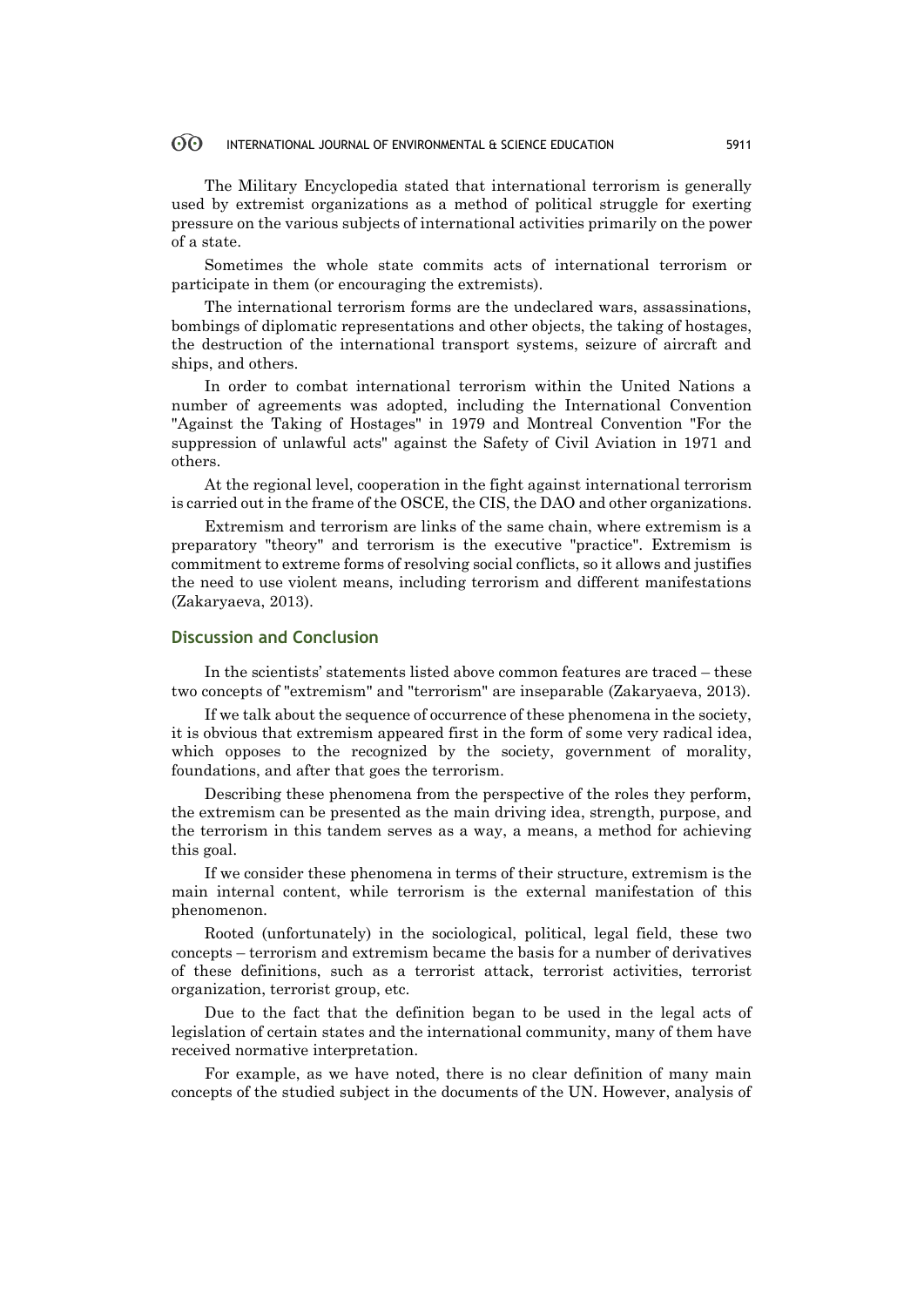these documents leads to the conclusion that a terrorist organization may include organizations, which activities include:

- Unlawful seizure of aircraft;
- Crimes against the safety of civil aviation (including crimes at airports);
- Crimes against the safety of maritime navigation and stationary platforms, located on the continental shelf;
- Attacks on persons, which use international protection;
- Terrorism financing;
- Crimes involving radioactive materials;
- Implementation of explosions in public places, state or government facility, infrastructure facility.

According to USC terrorist activity – performance of any of the following acts:

- Organization, planning, preparation and commission of a terrorist act;
- Promotion of terrorist ideas, dissemination of materials or information, calling to terrorist activity or substantiating or justifying the necessity of such activity, including using of information and telecommunications networks and the Internet;
- Organization of an illegal paramilitary formation, a criminal organization or groups in order to commit an act of terrorism, as well as participation in such structures;
- The recruitment, arming, training and use of terrorists;
- Aiding in the organization, planning, preparation and commission of a terrorist act;
- Incitement to an act of terrorism;
- The financing of terrorist activities;
- All forms of assistance the organizations that are recognized as terrorist, in accordance with state law;

International terrorist activity – terrorist activity carried out by:

- A terrorist or a terrorist organization on the territory of more than one state or causing damage to the interests of more than one state;
- Citizens of one state against citizens of another state or in another state;
- Outside the territory of the state, where the terrorist and the victim live.

The crime of a terrorist feature is socially dangerous act prohibited by the Criminal Code of the State under the threat of punishment, committed for the purpose of terrorism (Vasnetsova, 2014).

The danger of terrorism and extremism is obvious. These phenomena confront the established in centuries experience of human civilization to the methods of interaction between the individual, groups of individuals, organizations, society and the state. The danger posed by terrorism is not limited to the territory of a single state; it has a global, worldwide scale. The political, economic and social institutions of the state are at stake. Taking into account the fact of raising in recent years of the problem of the possibility of nuclear terrorism, the phenomenon acquires the character of a deadly threat to all humanity.

# **Implications and Recommendations**

The conducted analysis leads to the conclusion that:

a) Extremism and terrorism are different, though they are closely related by concepts;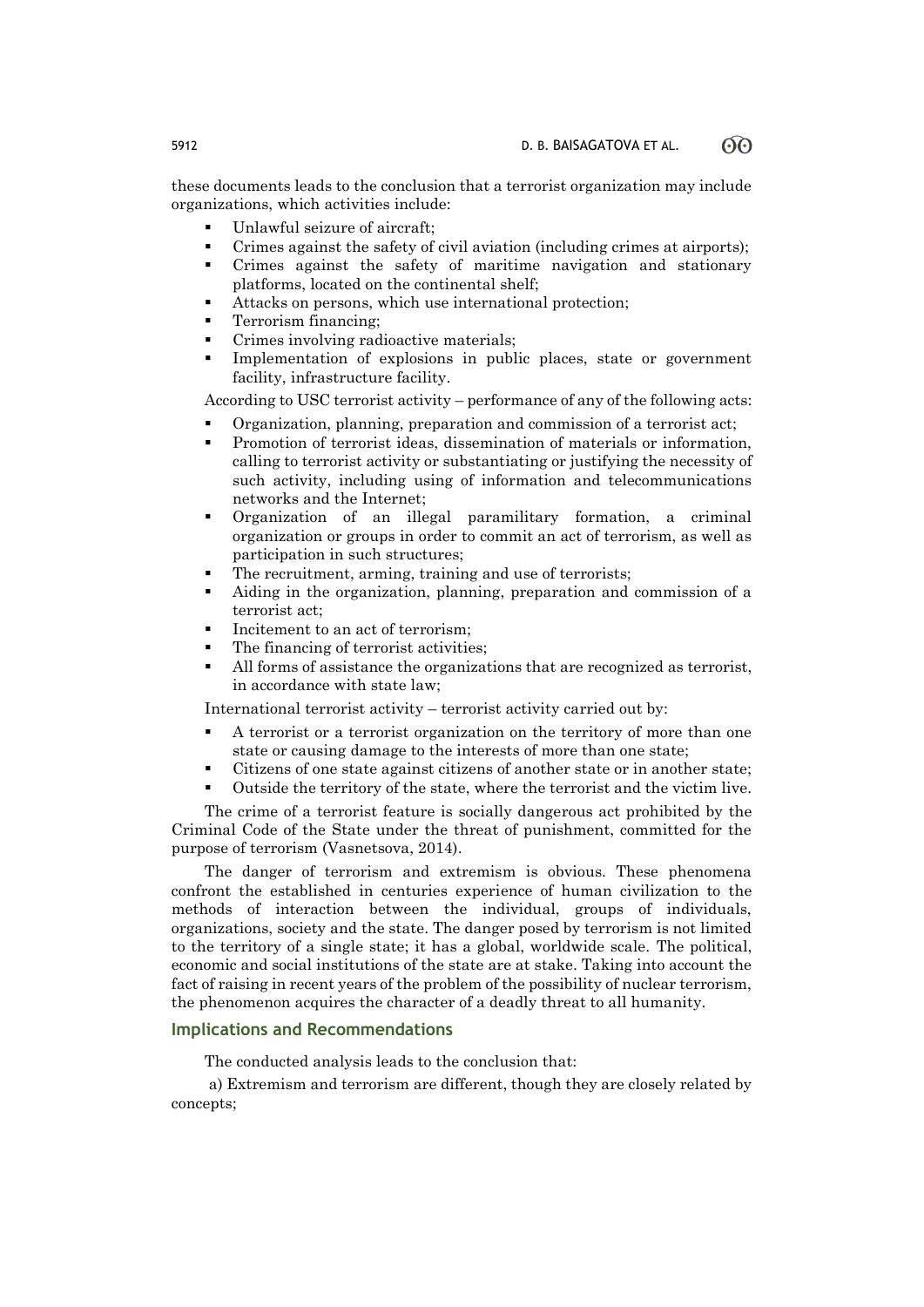b) Extremism as a phenomenon precedes terrorism; it is its main driving force.

Taking into account the fact that extremism and terrorism are different independent concepts, Kazakhstan made differentiation of these phenomena at the level of legislation. As it is shown above, the Republic of Kazakhstan adopted a separate Law of the Republic of Kazakhstan of July 13, 1999 № 416 "On Combating Terrorism" and the Law of the Republic of Kazakhstan "On Combating Extremism" of February 18, 2005 № 31-III ZRK.

However, the fact that extremism as a phenomenon precedes terrorism, and therefore counter-terrorism must be preceded by countering extremism, Kazakh legislator has not taken into account. So the Criminal Code provides criminal responsibility for an act of terrorism (p. 255), and then for the terrorist or extremist activities financing and other assistance to terrorism or extremism (Article 258). However, there is no criminal responsibility for acts, which are characterized as extremist.

The Criminal Code provides only responsibility for the creation, the extremist group governance or participating in its activities (Art. 182) and for giving permission to publish the extremist materials in the media (Article 183).

Article 258 of the Criminal Code provides the responsibility for the terrorist or extremist activities financing and other assistance to terrorism or extremism. In other words, in modern conditions the criminal law of the Republic of Kazakhstan unites these two concepts. This situation, in our opinion, is a significant omission. Thus, if the extremism precedes terrorism in time, it is advisable to provide criminal-legal and criminological measures to prevent the escalation of the extremism into terrorism. This requires a differentiated approach in selection of the countermeasures.

For example, the Russian Federation provides the differentiated approach, according to which two independent corpus delicti laid down in the Criminal Code: Article 205.1 "Promotion of terrorist activity" and Article 282.3 "Extremist activities financing."

We believe that it is necessary to provide rules in the Criminal Code that will criminalize separately:

a) For the extremist activities financing and other assistance to extremism;

b) The terrorist activities financing and other assistance to terrorism.

In addition, in order to provide the prevention of terrorism it is necessary to provide criminal responsibility for extremist activities, the definition of which is enshrined in the Law of RK "On Combating Extremism".

# **Disclosure statement**

No potential conflict of interest was reported by the authors.

### **Notes on contributors**

**Diana Bekbolatovna Baisagatova** – Professor of Criminal Law and Criminology Department, Academy of Law Enforcement agencies under the General Prosecutor's office of the Republic of Kazakhstan, Astana, Kazakhstan;

**Saken Talipbaevich Kemelbekov** – holds a PhD, is a Professor of Marketing and Law Department, Kazakh University of Economics, Finance and International Trade, Astana, Kazakhstan;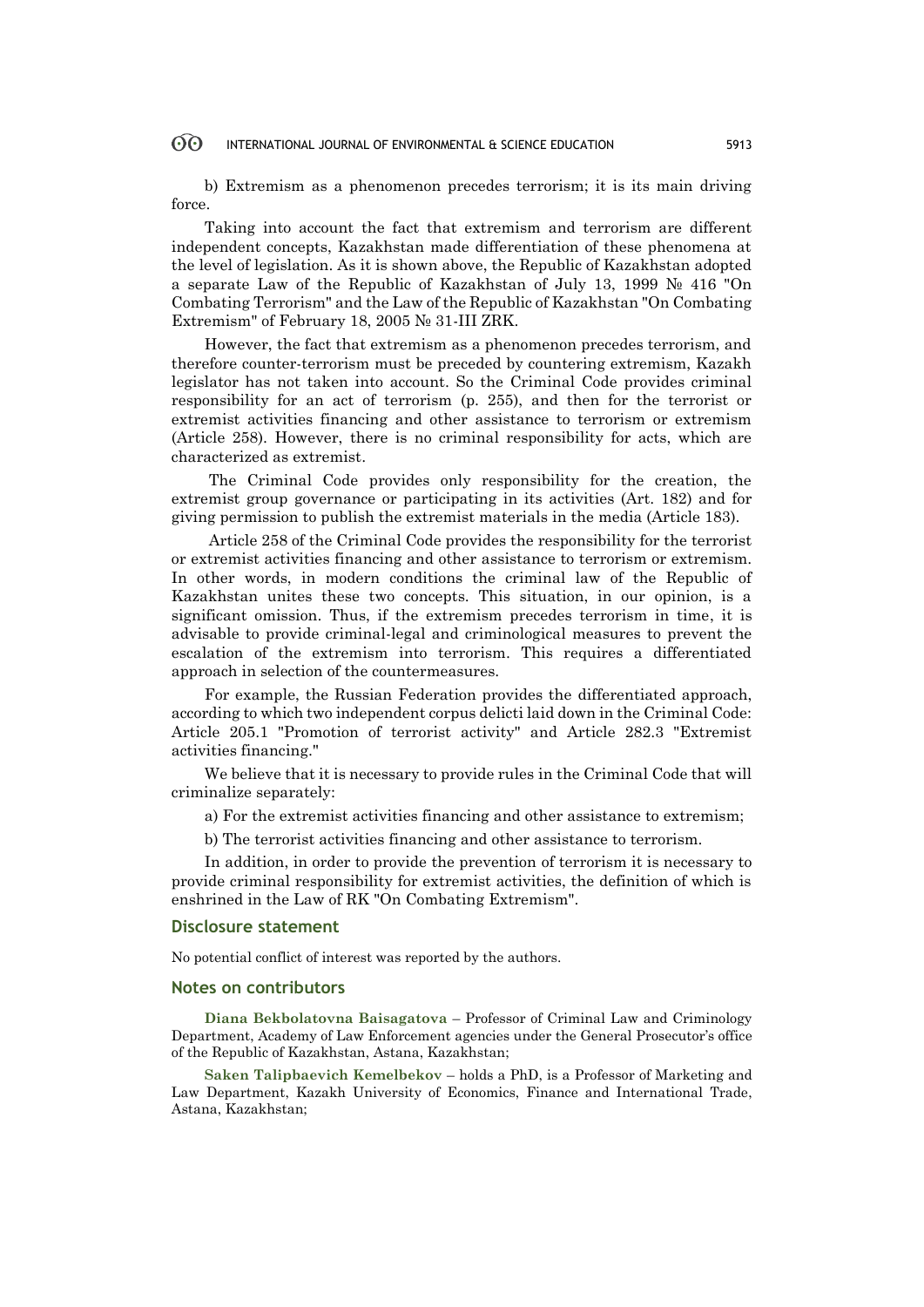**Diana Ashimovna Smagulova** – Professor of Criminal Law and Criminology Department, Academy of Law Enforcement agencies under the General Prosecutor's office of the Republic of Kazakhstan, Astana, Kazakhstan;

**Aigul Sailauovna Kozhamberdiyeva** – Professor of Criminal Law and Criminology Department, Academy of Law Enforcement agencies under the General Prosecutor's office of the Republic of Kazakhstan, Astana, Kazakhstan;

### **References**

- Akhmetov, E. (Ed.) (2001). Collection of normative legal acts on combating international terrorism and extremism. *Journal "Rarity"*, 2007, 330.
- Artemov, A. & Kleimenov, M. (2010). Concept and types of criminal extremism. *Herald of Omsk University*, 3(24), 237.
- Avdeev, Y. (Stepanova, E., Ed.) (2000). Terrorism as a social and political phenomenon. *Modern terrorism: state and prospects*, 328, 128-156.
- Dal, V. (1882). Explanatory Dictionary of Russian language: T. 4 (p. 540). Moscow: M.O. Volf Publishing House.
- GA of UN (2003). Human rights and terrorism, № 58/174. New York: GAUN. http://zakon0.rada.gov.ua/laws/show/995\_f44
- GA of UN (1994). Resolution  $N_2$  49/60. https://documentsddsny.un.org/doc/UNDOC/GEN/N95/768/21/PDF/N9576821.pdf?OpenElment
- ICJ Reports (1996). Legality of the Threat or Use of Nuclear Weapons, Advisory Opinion. *Reports Of Judgments, Advisory Opinions And Orders*, 1, 1-14. http://www.icjcij.org/docket/index.php?p1=3&p2=4&k=e1&p3=4&case=95
- Kolosov, Yu. & Krivchikovz, E. (Eds.) (1996). Current international law: Textbook for undergraduate and graduate students, studying International Right, Volume 1. Moscow: URAIT Publishing.
- Kornilov, T. (2011). Origin, development and definition of extremism. *Russian investigator*, 17, 124.
- Kozlov, A. (Ed. Ivanov V.N.) (2003). Extremism social. Sociological Encyclopedia. *Journal "Thought"*, 2(2), 863.
- Lepeshkov, Y. (2010). The definition of terrorism and the universal international standards in the fight against them. *Journal of International Law and International Relations*, 4. http://evolutio.info/content/view/1754/232/
- Ozhegov, S. (Shvedov, N., Ed.) (1983). Russian Dictionary: 57000 words. *Journal of Russian language*, 816, 12-23.
- Parliament of the RK (2010). The Republic of Kazakhstan Law "On combating terrorism" on July 13, 1999 № 416-I. Almaty: LAWYER Publishing house.
- Parliament of the RK (2015). Law of the Republic of Kazakhstan "On Combating Estremism". Astana: Akorda. http://online.zakon.kz/Document/?doc\_id=30004865
- Pavlenkova, O. (2009). The etymological evolution of the meanings of the word "Terrorism". *Actual problems of the humanities and natural sciences*, 7(2), 225.
- Shanghai Convention on Combating Terrorism, Separatism and Extremism on June 15, 2001. http://online.zakon.kz/Document/?doc\_id=1027029#pos=1;-295
- Sopova, N. (2003). Glossary of main terms and concepts in the field of the fight against international terrorism and other manifestations of extremism. Moscow: Editorial URSS.
- Tatarinova, L., Shakirov, K. & Tatarinov, D. (2016). Criminological Analysis of Determinants of Cybercrime Technologies. *IEJME-Mathematics Educatio*, 11(5), 1127-1134.
- The Interparliamentary Assembly of CIS members (2009a). The Model Law "On Combating Extremism". Saint Petersburg: IPA. http://online.zakon.kz/Document/?doc\_id=31400742#pos=7;-281
- The Interparliamentary Assembly of CIS Members (2009b). The Model Law "On Combating Terrorism". Saint Petersburg: IPA. http://www.parliament.am/library/modelayin%20orenqner/125.pdf
- de Tracy, D. (1801). Elements d'ideologie. Paris: L'Harmattan.
- Ushakov, D. (1940). Russian explanatory dictionary, V. 4. Moscow: State Research Institute "Sovetskaya Entsiklopediya". http://ushakovdictionary.ru/word.php?wordid=87319